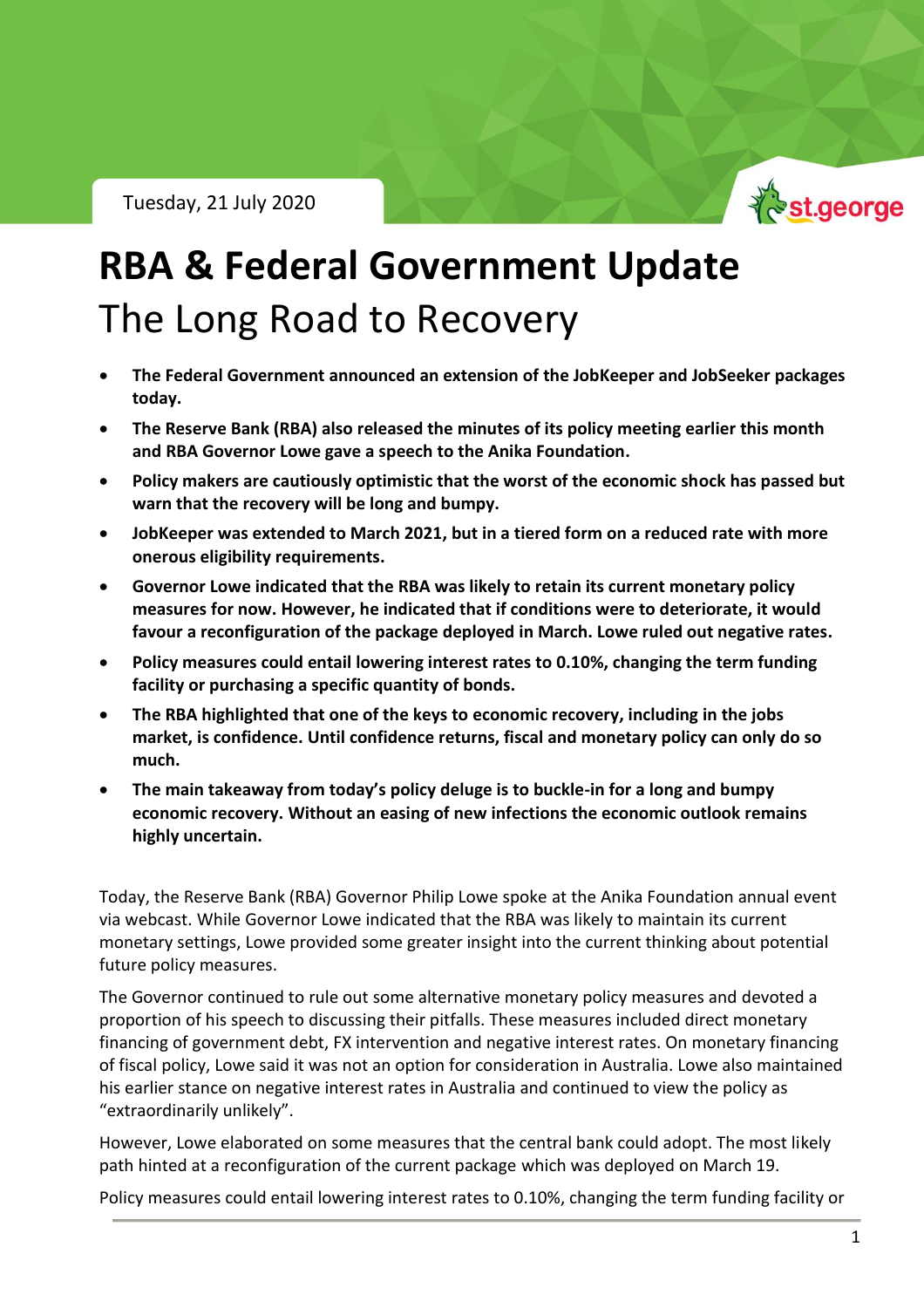purchasing more bonds. Lowe did not think that these changes were needed, preferring to see how the economic recovery plays out for now. The preferred course of action was to keep current policy settings unchanged, by leaving the cash rate at 0.25%, the three-year yield target at around 0.25% and maintaining the term funding facility. However, these amended measures could be "the right thing to do down the track".

Lowe showed little appetite for alternative policy options that have been in the policy debate in recent times, such as negative interest rates and debt monetisation. Lowe is increasingly placing the onus on the government to provide support to the economy through fiscal policy. Indeed, the RBA welcomed the policy change to extend JobKeeper and JobSeeker payments announced today.

Lowe expressed the importance of government spending to limit the large shocks to private incomes and, consequently, limit the long-term effects or "scarring" on the economy. Given that debt levels in the government sector were low relative to the size of our economy and in comparison to other countries, there was plenty of room for government spending to support the economy. Lowe called for a rethink in the aim of maintaining low deficits and low levels of public debt and suggested that borrowing in this environment was "entirely manageable and affordable and it's the right thing to do in the national interest". Lowe added the biggest policy mistake would be to withdraw support too early.

On the Australian dollar, Lowe expressed his ongoing preference for a lower currency, which would support jobs and boost the competitiveness of Australian goods and services in comparison to overseas. However, Lowe did not think that the Australian dollar was "mis-aligned" from fundamentals and that the RBA was not going to force it lower.

### **Labour market**

The RBA noted the sharp deterioration in labour market conditions over April and May in the minutes of the July board meeting and in the Governor's speech.

Governor Lowe highlighted that conditions in the labour market are likely to remain subdued for some time. Moreover, the softer jobs market will be a major source of scarring for the economy. The unemployment rate rose to 7.4% in June, the highest in 21½ years. If it were not for a significant proportion of the labour force becoming discouraged from looking for jobs and, therefore, not counting as unemployed, the unemployment rate would have been even higher. Additionally, the introduction of the JobKeeper wage subsidy enabled many businesses to retain employees.

Hours worked declined by almost 10% over April and May, a figure Governor Lowe called "staggering". However, he pointed out that it was not as bad as first feared, defying the RBA's initial forecast of a 20% fall and the rates of decline seen overseas. Hours worked in Canada fell 28% and in the United States they declined by 19%.

In his speech to the Anika Foundation today, Governor Lowe made 3 main observations about the labour market:

- The path ahead for recovery in the labour market will be bumpy, as aggregate demand in the economy deteriorates and as firms reconsider their business models.
- There was also concern for some industries which would see their pipeline of work dry up, just as other parts of the economy were benefiting from the easing of restrictions. This would further weigh on employment prospects.
- The unemployment rate is likely to rise in the coming months, as discouraged workers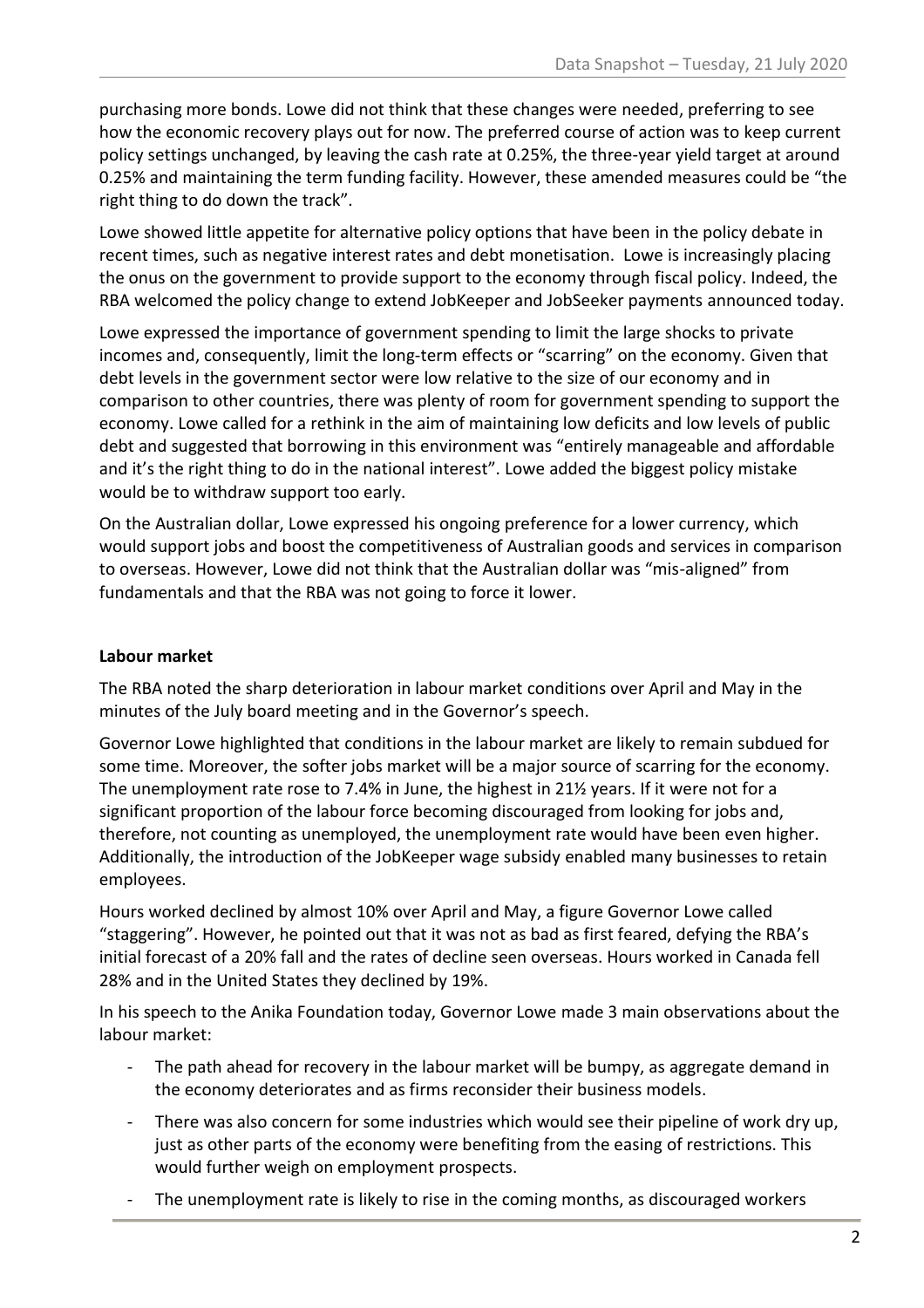begin to search for employment and re-join the labour force.

- Confidence is key to the recovery.

The RBA sees the trough in the labour market as having occurred in May, albeit now embarking on a bumpy, uncertain recovery. Governor Lowe noted that hours worked improved by 4% in June. Businesses that were most affected by lockdowns, such as those in the hospitality sector have led the turnaround. Ominously, other sectors are now suffering from a broader lack of demand caused by the restrictions.

Through its business liaison, the RBA said that firms in the construction and professional services sector were able to retain their workforces at the height of the pandemic due to a sufficient pipeline of work. They have since experienced a decline in new orders and will reduce working hours if the pipeline is not soon replaced.

A plateau in the weekly payrolls jobs and wages data in late June suggest that the recovery is already slowing and this was acknowledged by the Governor in his speech.

The RBA highlighted that one of the keys to the labour market recovery is confidence. Firstly, confidence that COVID-19 can be contained. Secondly, that households regain confidence towards their own financial and employment prospects, and thirdly, that businesses become confident about future demand. Until confidence returns, fiscal and monetary policy can only facilitate so much of a recovery.

Lowe was very concerned with regards to the lockdown measures imposed in parts of Victoria. On the impact to forecasts, Lowe said that it was "too fluid to conjecture a number" and that an update would be provided in the next Statement on Monetary Policy in August.

#### **JobKeeper 2.0**

Today, the Federal Government announced an extension to the JobKeeper and JobSeeker support packages. The Government recognised that the economic recovery remains too fragile to withstand the withdrawal of support on the original September deadline.

The JobKeeper wage subsidy will be extended by six months from 27 September 2020 to 28 March 2021. The second wave of the scheme, dubbed "JobKeeper 2.0" will move from a flat \$1,500 per fortnight to a tiered structure at a lower rate. The extension comes at an expected cost of \$16 billion, bringing the total estimated cost of the scheme to \$86 billion.

Under JobKeeper 2.0, full-time employees (those working more than 20 hours per week) will receive \$1,200 per fortnight from 28 September 2020 to 3 January 2021 and then receive \$1,000 per fortnight between 4 January 2021 and 28 March 2021. Part-time employees (those working fewer than 20 hours per week) will receive \$750 and \$650 per fortnight, respectively, over the same periods.

For a business to qualify for JobKeeper 2.0 they will still need to show their turnover has been reduced by 30% where aggregate annual turnover is \$1 billion or less or reduced by 50% where aggregate annual turnover is greater than \$1 billion.

However, eligibility will tighten. From 28 Sep 2020, eligible businesses will need to show that revenue declined in Q2 and Q3 of 2020. From 4 Jan 2021, businesses will need to show that revenue declined in each of the final 3 quarters of 2020.

For JobSeeker, the coronavirus supplement will be reduced from \$550 to \$250 and the payment will be extended to the end of this year. There will be a return to mutual obligation requirements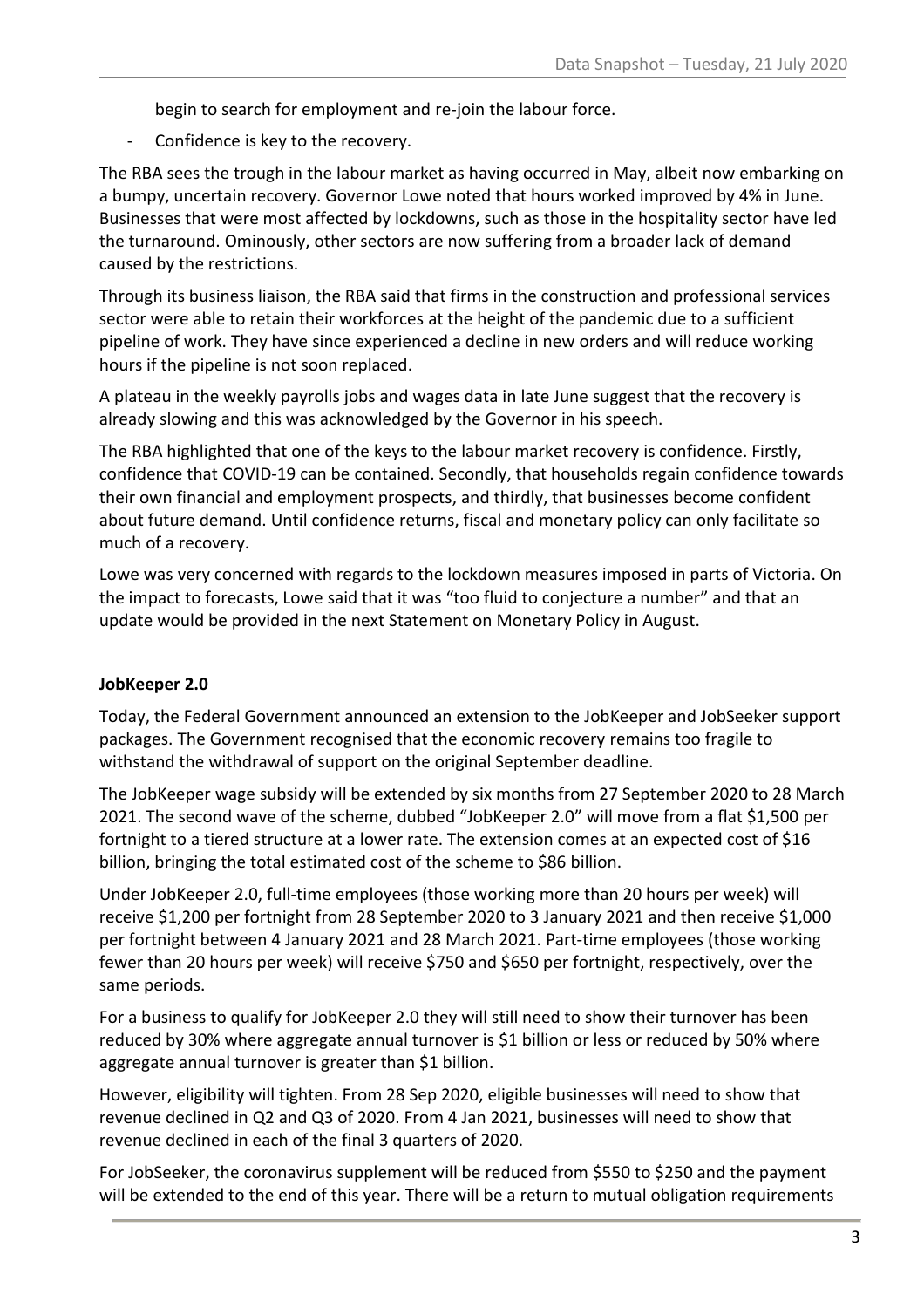and individuals will be able to earn \$300 per fortnight before having their JobSeeker payment reduced.

### **Outlook**

The main takeaway from today's policy deluge is to buckle-in for a long and bumpy economic recovery. The RBA indicated a little more wiggle room at the lower-bound of interest rates, saying that 0.10% across various interest rates was possible (including the cash rate), but not likely unless conditions warrant. The RBA suggested that further accommodative monetary policy would be less effective, and that fiscal support would prove more potent. On cue, the Federal Government's extension of the JobKeeper and JobSeeker support packages is a welcome development for the economic outlook and the labour market. However, confidence remains vital to the recovery. Without an easing of new infections the economic outlook remains highly uncertain.

> **Janu Chan, Senior Economist** Ph: 02-8253-0898 & **Nelson Aston, Economist** Ph: 02-8254-1316